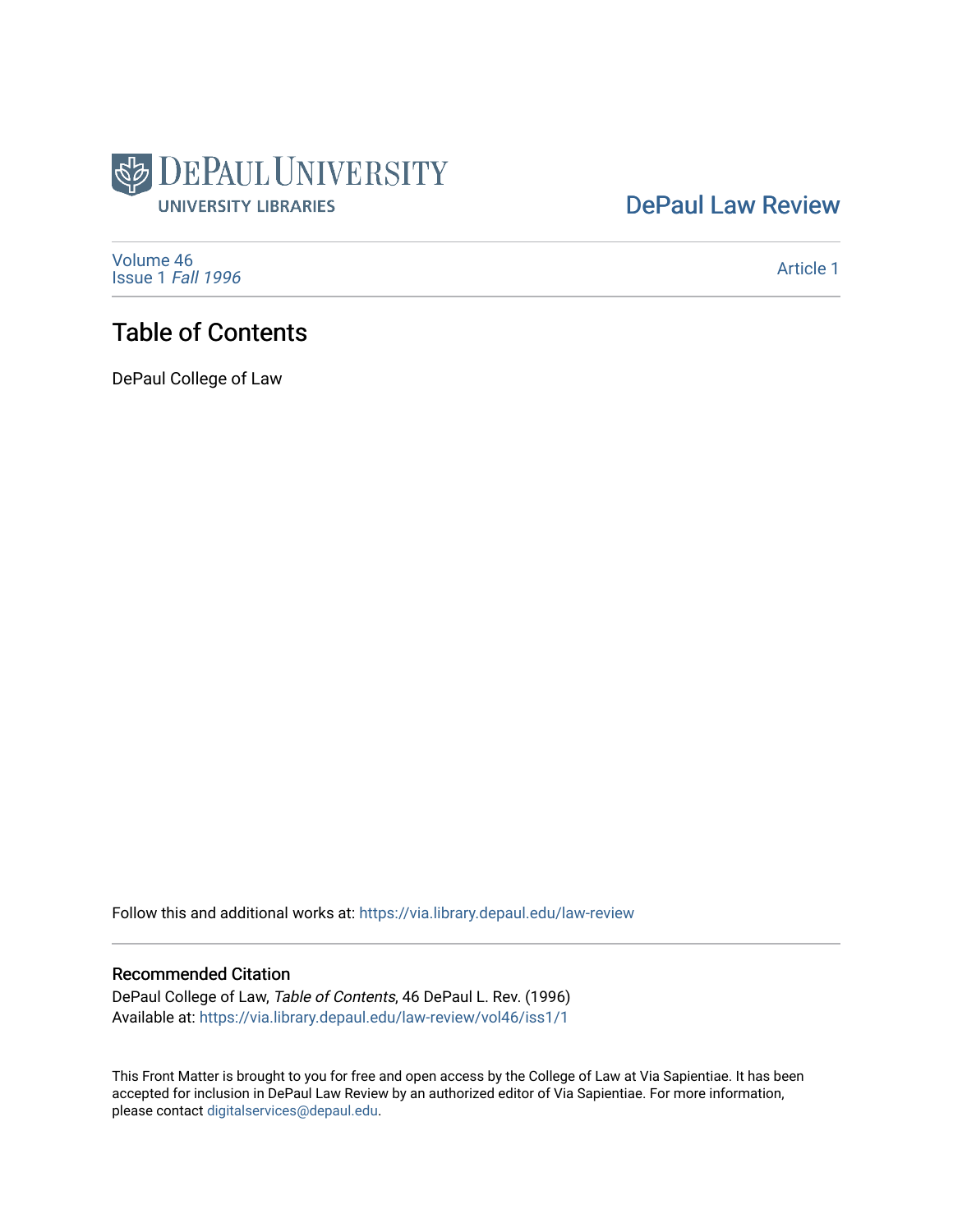# **DEPAUL LAW REVIEW**

*Volume 46 Fall 1996 Number I*

ł

## **CONTENTS**

#### **ARTICLES**

| "What Is She?": How Race Matters and                           |  |
|----------------------------------------------------------------|--|
| Why It Shouldn'tCarol R. Goforth                               |  |
| The Cause and Effect of the Eligibility Rule                   |  |
| in Securities Arbitration: The Further                         |  |
| Aggravation of Unequal Bargaining PowerMargaret M. Harding 109 |  |

## **COMMENT**

| Victim or Villain?: A Case for Narrowing                          |      |
|-------------------------------------------------------------------|------|
| the Scope of Admissibility of a                                   |      |
| Victim's Prior Bad Acts in Illinois <i>Erica Hinkle MacDonald</i> | -183 |

### NOTE

| The Void Left in Illinois Homicide Law       |  |
|----------------------------------------------|--|
| After People v. Lopez Donna L. Sternicki 227 |  |